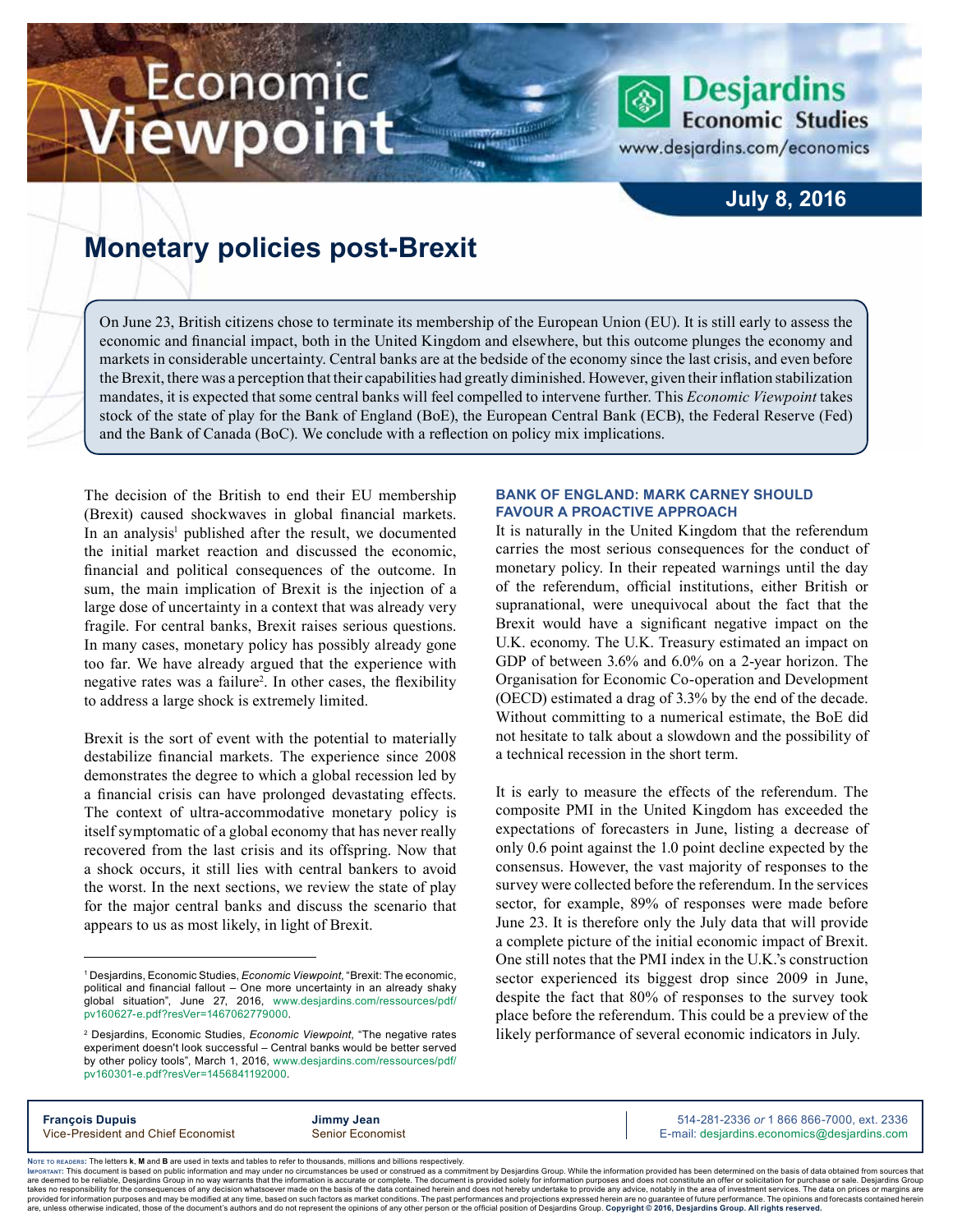

*Economic Viewpoint* July 8, 2016 www.desjardins.com/economics

In light of the elevated recession risk in the United Kingdom, it is almost a given that the BoE will ease its monetary policy. The Governor of the BoE gave an important signal on June 30, when he said that monetary stimulus will probably be necessary during summer. It is thus understood that although the sudden drop in the pound since the referendum should result in an increase in inflation in the near term, the BoE will give priority to growth. This is even more compelling given the fact that the United Kingdom is in a political vacuum after the resignation of Prime Minister Dave Cameron, Boris Johnson's surprise decision not to succeed him, and internal mutiny within the main opposition party. With the many unanswered questions (who will head the government, who will invoke Article 50 of the European constitution, what is the future of London and its status as a financial hub, will there be a new referendum in Scotland, etc.), the uncertainty should hurt growth over a long period.

The debate on the BoE is more about the "when" and "how." Is it necessary that the BoE awaits data confirming the economic shock? If so, it could wait until its meetings of August or September before acting. However, the BoE has every argument on hand to justify a proactive approach, and a July rate cut looks highly likely. Already, pressures from property fund investors to withdraw their cash are an important sign of instability. Mark Carney has indicated in this regard that the risks to the U.K. financial system were beginning to "crystallize".

The challenge for the BoE is still to find a way to adequately stimulate the British economy. The BoE's Bank Rate is still at the level it had determined as the floor during the financial crisis (i.e. 0.50%). But the advent of negative policy rates several parts of the world has shattered the notion of a mandatory floor above zero. In May 2013, a report from the BoE indicated that there was no technical or operational obstacle to the BoE bringing its main policy rate into negative territory, although it warned that maintaining rate below -0.50% for an extended period might encourage depositors to withdraw their liquid assets from the banking system.

Even if BoE officials have not ruled it out, an entry in negative territory would be surprising in the case of the United Kingdom. In their assessments of negative rate policies, BoE officials raised concerns about the detrimental effect on bank profitability, long before these concerns were validated by the experience of European banks this year. British banks are already at the heart of a fundamental uncertainty, as they could be on the cusp of losing a lucrative part of their business in the advent that the European financial centre moves away from London.

The time would thus be hardly appropriate for a policy that is inherently adverse to bank profitability.

A more plausible scenario is a reduction in policy rates, possibly to near zero, accompanied by a new wave of quantitative easing. At this point, prompt easing is heavily discounted in market valuations (graph 1). The associated slide in bond yields in the United Kingdom is all the more spectacular in that it has occurred despite rating agency Standard & Poor's stripping the country from its AAA rating on June 27. The agency in fact downgraded the United Kingdom by two notches, to a AA rating, something unheard of for a AAA-rated sovereign nation. Other rating agencies have also performed downgrades to the U.K.'s debt rating. The sharp fall in U.K. bond yields despite these revisions is testament to the limited amount of suitable stores of capital in situations of turbulence.



#### **The European Central Bank may need to use CREATIVITY**

European financial markets have been affected as much, and in some case even more than in the United Kingdom. The brief incursion of the German 10‑year bond yield in negative territory had triggered concerns on June 15. But on July 5 the yield stood at -0.18%, after a decisive plunge below zero triggered by the referendum result. European equity indices reacted to the referendum's outcome just as violently as U.K. indices. On June 24, losses of 8.0% were recorded in France, 6.8% in Germany and 12.5% in Italy.

Economically, the effects of Brexit on the U.K.'s economy will penalize already tepid European growth. The United Kingdom is the first export destination for the EU. Norway, Ireland, Belgium and the Netherlands are among the countries with the highest concentration of exports to the United Kingdom (graph 2 on page 3). In addition to lower demand for European goods resulting from the economic shock, the sharp depreciation of the pound against the euro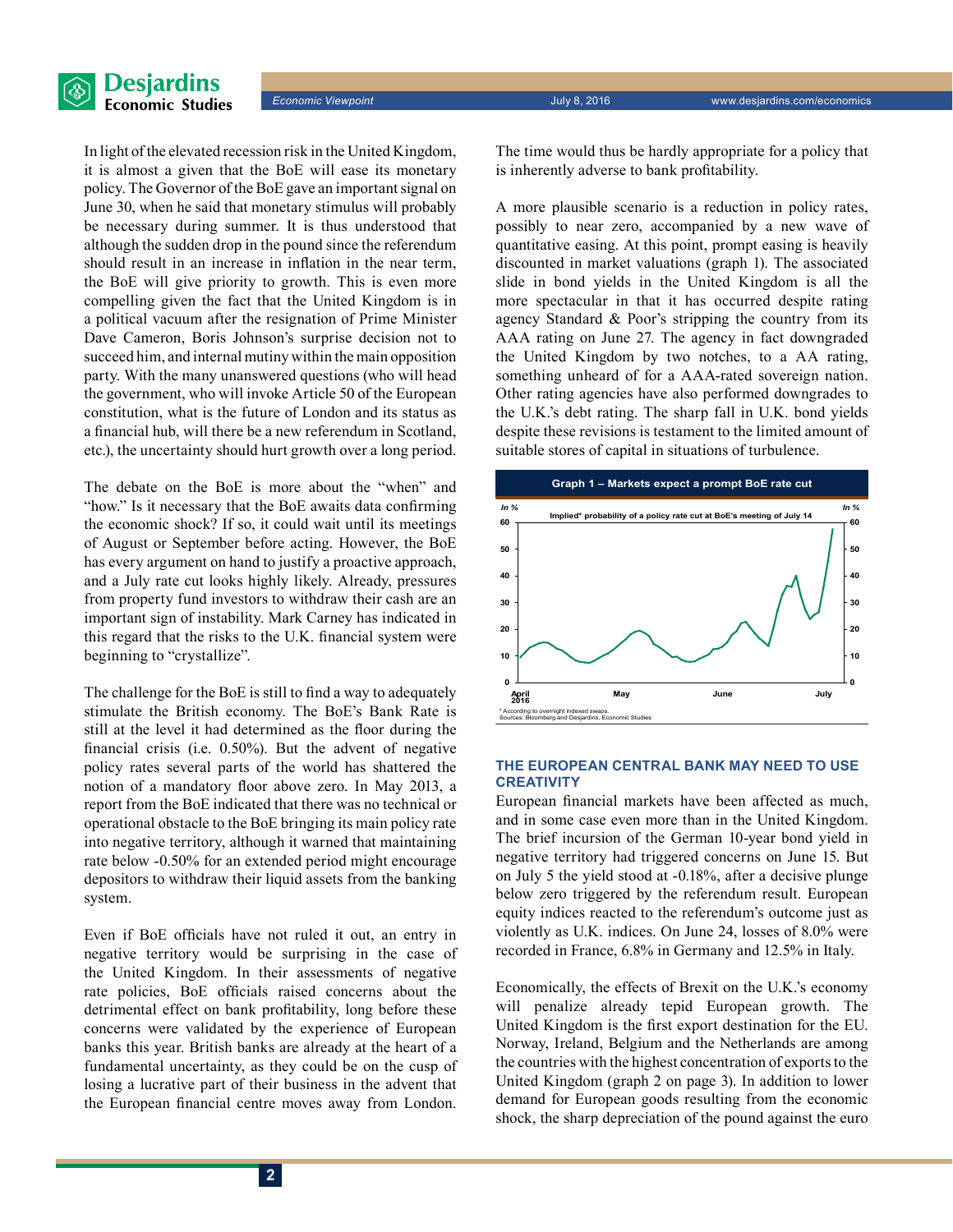*Economic Viewpoint* July 8, 2016 www.desjardins.com/economics





will make these goods less attractive from the perspective

of the British. Taking a broader perspective, the OECD estimates that economic consequences will combine with financial effects to cause a loss of 1% in real GDP by 2020 for the EU.

In this context, the ECB could feel compelled to do more to support its economy. The task, however, proves complicated, with monetary policy already extremely stretched. The ECB has established a negative deposit rate policy in 2014, and has recently expanded its securities' purchase program to include corporate bonds. In March 2016, the ECB nevertheless clearly stated its reservations about the idea of bringing its deposit rate deeper into negative territory. Banks' financial health, especially in Italy, is a major concern, and negative rates impinge on these institutions' profit margins. It is true that the second version of the targeted long-term refinancing operations (TLTRO II) announced in March allows banks to offset the detrimental effect of negative rates (conditional on them increasing their granting of credit). However, the first round of operations has seen disappointingly weak take-up (€399B, mostly rollovers of old loans). The mitigating influence on the penalizing effect of a negative deposit rate is thus very limited so far, and it would be surprising if the ECB added fuel to the fire by further lowering the deposit rate from its current level of -0.40%.

Rather, the ECB is more likely to delay the scheduled end of the securities' purchase program, now established at March 2017. It could also announce another increase in the monthly amount of securities it acquires  $(E80B)$  but to do so, it will likely need to adjust its purchase allocation policy. Under current arrangements, the ECB may not purchase bonds yielding below the rate on deposits. A significant proportion of German bonds, with shorter maturities, are thus rendered ineligible (graph 3). The ECB may concentrate its purchases in the longer end of the German yield curve



but doing so, it may quickly bump into another constraint: the 33% limit to the ECB's holding share of a given issue. This is not to mention the questionable effectiveness of a policy aimed at reducing already very low rates.

There have been some speculations as to a possible modification to the method of allocation of sovereign bond purchases, so that it is determined by the relative size of each country's outstanding debt, rather than by countries' contributions to the ECB's subscription capital. This would allow purchases to be oriented towards the bonds of peripheral countries, such as Italy, Spain and Portugal, where a reduction in borrowing costs may be somewhat more beneficial. However, such a strategy would bump into the inevitable opposition from Germany, which does not tolerate the suppression of market forces guaranteeing a certain budgetary discipline. Otherwise, the purchase of additional corporate bonds is a sensible option but it is still a very illiquid market in Europe, resulting in implementation obstacles that do not arise in the case of sovereign bond purchases.

#### **Too skittish Federal Reserve to expect rate normalization this year**

The direct effects of Brexit are much less threatening to the United States. Between 2011 and 2015, only 3.5% of U.S. exports took the direction of the United Kingdom. While it is true that the United States send almost 15% of its exports to the EU, the fact remains that the importance of trade activity to GDP is comparatively low in the United States (graph 4 on page 4). United Kingdom and EU slowdowns should not therefore have a major direct impact on U.S. growth prospects. In that respect, the United States would not necessarily find itself in unknown territory. Recall for instance that the economies of the United States and Canada had continued to exhibit respectable paces of growth in 2012, while the EU was experiencing a recession (graph 5 on page 4).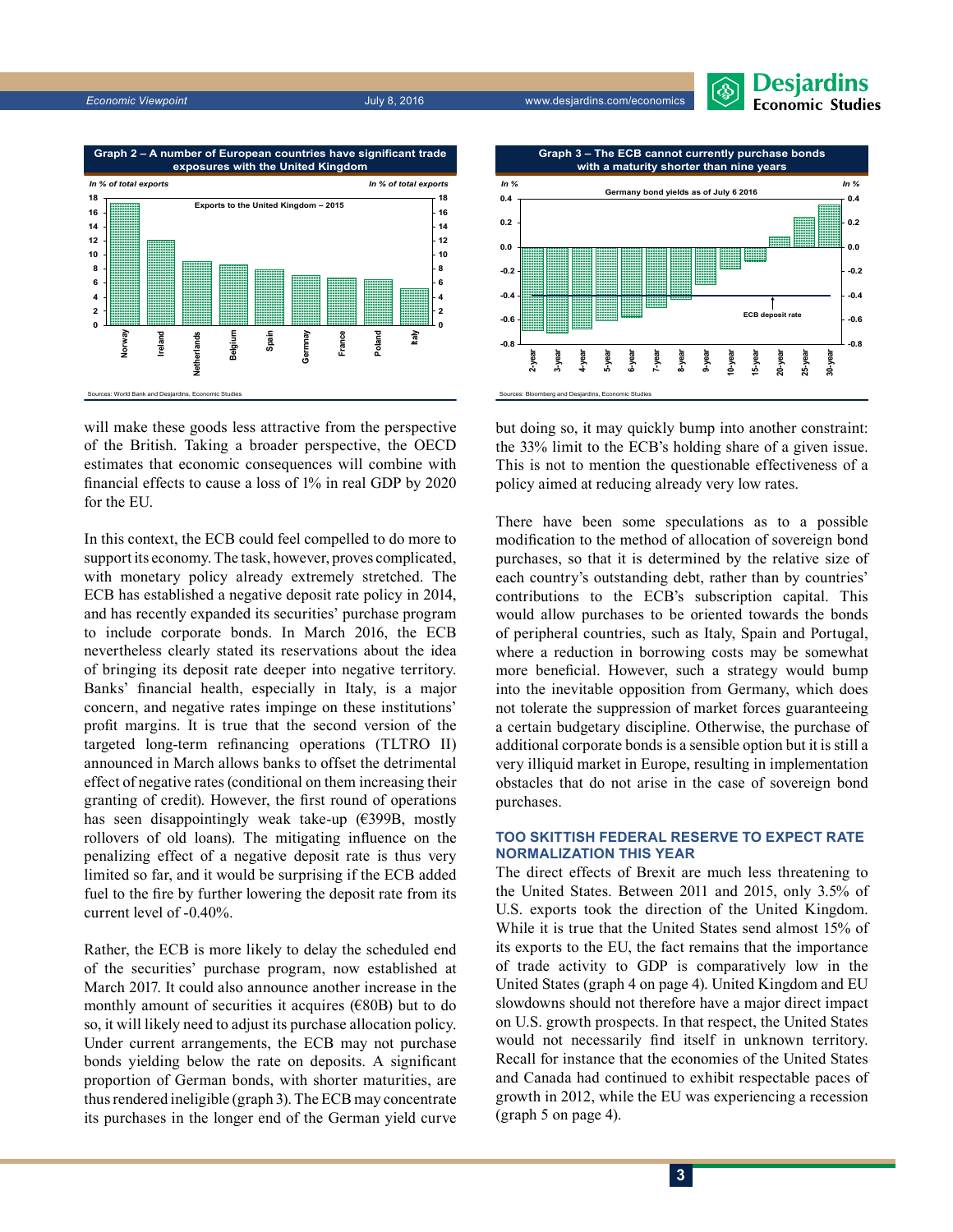



Sources: International Monetary Fund and Desjardins, Economic Studies



With that in mind, Fed officials have expressed mixed opinions with respect to Brexit. Many acknowledged that the direct impacts were rather limited. James Bullard of the St. Louis Fed said on June 30 that there will probably be little impact on the U.S. economy. John Williams of the San Francisco Fed, abounded in the same direction on July 5, relativizing Brexit with the early-year concerns on the Chinese economy. These had been to him a source of much greater concern.

Other influential officials, however, have played the card of caution. On June 21, during her testimony before the U.S. Congress, Fed Chair Janet Yellen warned against the potential impact of financial volatility on the U.S. economy. She also expressed concern with respect to a spike in risk aversion that could lead the U.S. dollar higher. Fed Governor Jerome Powell has highlighted some tightening of financial conditions. The influential president of the New York Fed, William Dudley, said for his part that Brexit meant "clouds on the horizon" for monetary policy.

There seems to be a better consensus around the idea that it is still early to assess the effects of Brexit on the U.S. economy. The officials therefore seem relatively confident in a baseline scenario where the negative impact of Brexit is limited. However, the probability of an alternative scenario characterized by significant contagion seems high enough to require some vigilance. The Fed is particularly aware of the increased risk of financial volatility in the post-Brexit world, at least so long as there is no clarity on what happens next in the United Kingdom. In this context, and with a looming U.S. election on top of it, we do not see the Fed reaching the state of mind enabling it to confidently pursue the normalization of its monetary policy this year. Although we have performed very little adjustments to our U.S. economic outlook, we now believe that the Fed will wait until March 2017 before announcing its next rate hike.

#### **A vigilant Bank of Canada, but the bar remains high for rate cuts**

Unlike those of the Fed, BoC officials have been much less vocal on the referendum implications, either before or after the event. On June 20, Governor Stephen Poloz merely offered that the referendum's outcome could pose new risks worldwide, which could lead the BoC to review its forecasts. The BoC will present its new economic outlook on July 13, when it will release its *Monetary Policy Report*. But it would be surprising to see major adjustments to the Canadian economic outlook, at least adjustments strictly related to Brexit. In its previous report, published in mid‑April, the BoC had identified five risks and Brexit was not even listed.

The Canadian economy has little exposure to Europe, sending 3.4% of its exports to the United Kingdom and 4.3% to the EU, as opposed to the nearly 75% that take the direction of the United States (graph 6) . This need not mean that the BoC will not be vigilant. After all, until the oil price shock hit the Canadian economy with full force, global headwinds were more often than not cited by the BoC as an argument to justify maintaining an accommodative monetary policy, much to the dismay of those who demanded concrete action to curb the acceleration in household debt.



Sources: Innovation, Science and Economic Development Canada and Desjardins, Economic Studies